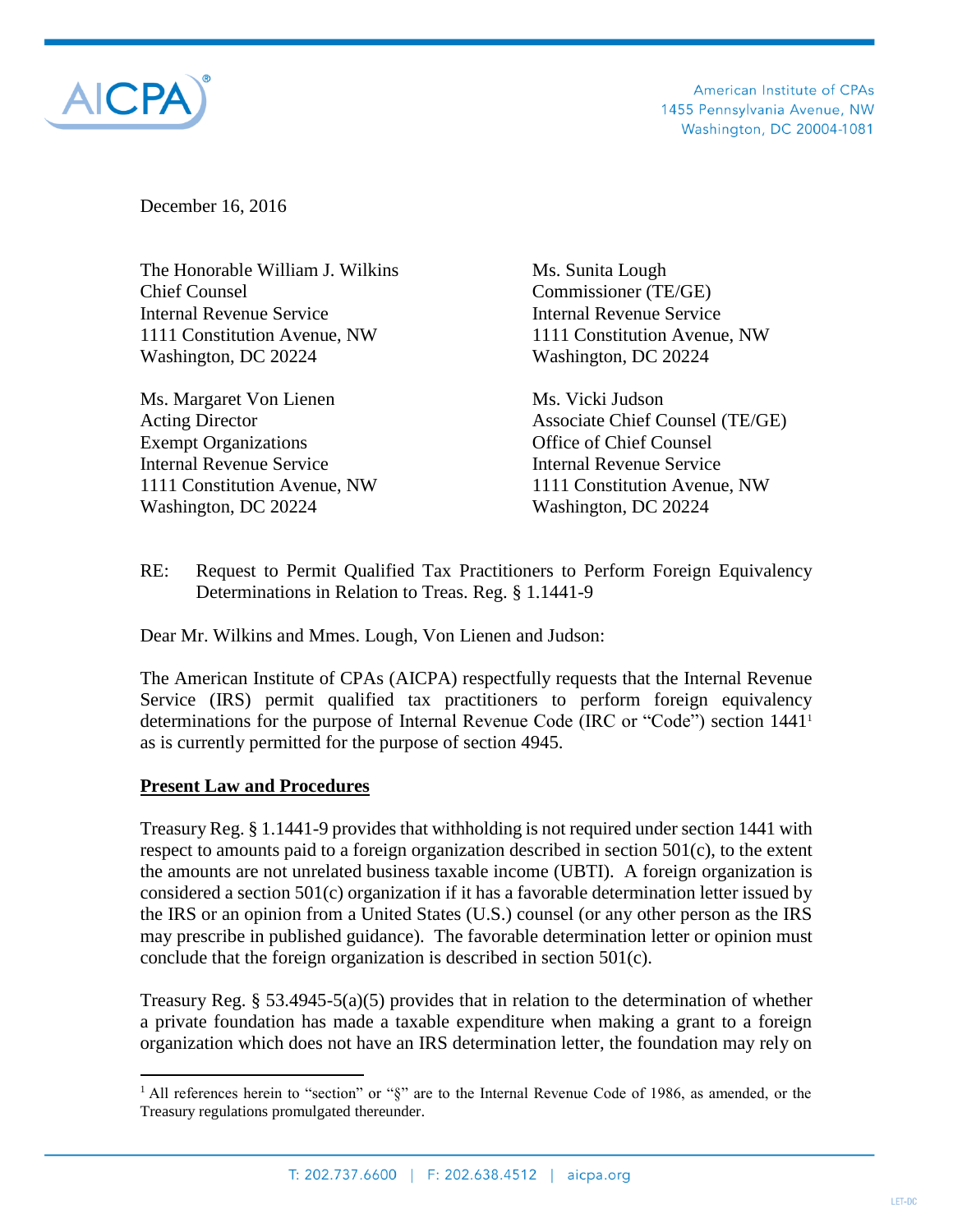The Honorable William J. Wilkins Ms. Sunita Lough Ms. Margaret Von Lienen Ms. Vickie Judson December 16, 2016 Page 2 of 3

written advice from a qualified tax practitioner. The written advice must state that the grantee is an organization described in sections  $509(a)(1)$ ,  $(a)(2)$ , or  $(a)(3)$  (other than an organization described in sections  $4942(g)(4)(A)(i)$  or  $4942(g)(4)(A)(ii)$  or  $4940(d)(2)$ ). The term "qualified tax practitioner" is defined as an attorney, a certified public accountant, or an enrolled agent, within the meaning of 31 Code of Federal Regulations (CFR) 10.2 and 10.3, who is subject to the requirements in 31 CFR Part 10.

## **AICPA Proposal**

The AICPA requests that the IRS provide guidance indicating that taxpayers may, for the purpose of determining a foreign organization's equivalency under section 1441 as an organization described in section 501(c), rely upon a written opinion provided by a qualified tax practitioner (using the same definition provided in the regulations for section 4945 purposes).

## **Analysis**

The preamble to the final regulations under section 4945 states that the IRS and the Department of the Treasury ("Treasury") believe that expanding the class of practitioners on whose written advice a foundation may rely for the purposes of making a good faith determination, will decrease the cost of seeking professional advice. 2 In addition, it will encourage more foundations to obtain written tax advice, thereby promoting the quality of the equivalency determinations being made. We believe that the same argument applies with respect to equivalency determinations made for the purpose of section 1441.

Many tax practitioners believe that the final regulations under section 4945 may facilitate the establishment of organizations that will serve as repositories for equivalency determinations by allowing reliance on opinions prepared by qualified tax practitioners who are employed by the repositories. Such establishments will serve to potentially ease the compliance burden on private foundations or donor advised funds that wish to engage in foreign grant making. Unless the class of practitioners is similarly expanded for the purpose of section 1441, an equivalency determination made for the purpose of section 4945 is not acceptable for the purpose of section 1441 because it was provided by a certified public accountant rather than counsel. Obtaining an additional opinion to comply with section 1441 would result in duplicative efforts by a taxpayer.

 $\overline{a}$  $2$  [TD 9740.](https://www.gpo.gov/fdsys/pkg/FR-2015-09-25/pdf/2015-24346.pdf)